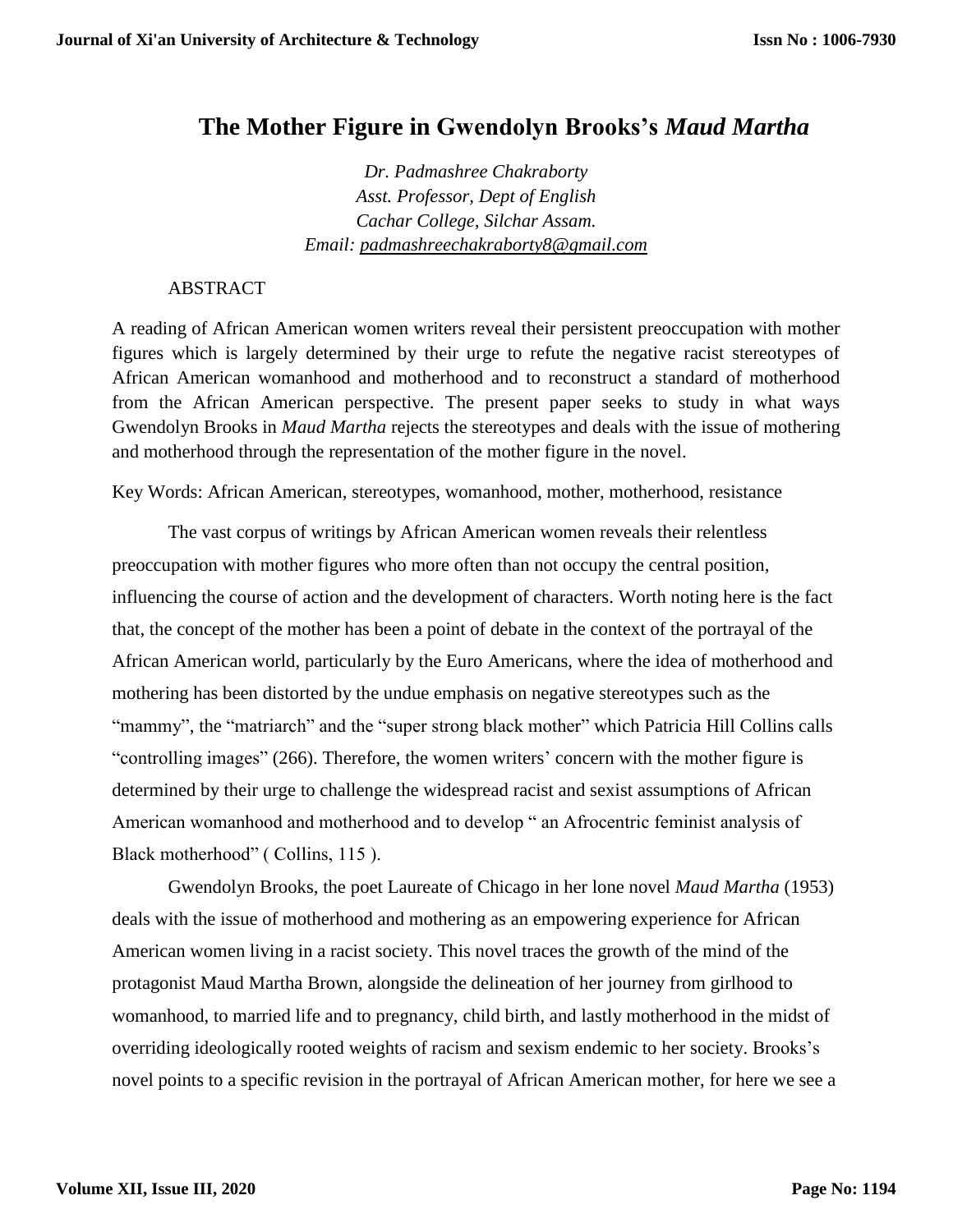woman who is not an all sacrificing 'mammy', a 'domineering matriarch' or a sexually depraved woman. On the contrary, she is an ordinary woman, a mother who not only resists and subverts the race and gender specific roles foisted on her by the white, patriarchal society but also endeavours to create her own world by 'transforming externals through her thoughts and imaginings" (Christian, 244). Herein, the author intends to show how motherhood for the female protagonist becomes a vehicle of insight into her self-worth and uniqueness and transforms her into a defiant person ready to fight for her daughter's rights and happiness.

Maud Martha Brown, a simple and unassuming African American girl, grows up largely adhering to woman's prescribed roles and to the prevailing racial norms as well. Until the point she gets married, one hardly notices any notable quality that sets her apart from other women of her racial group, neither in her behaviour nor in mental prowess aside from the fact that she loves common flowers like dandelions, and that she likes reading books more than attending parties. However, Maud Martha's compliance does not mean that she is not distressed by the colour prejudices pervasive not only in her society but also present in her family. She is often confounded by the fact that her sister Helen - blessed with a lighter skin tone and blonde hair- enjoys favours and attention of their father and brother while her own needs and desires are often overlooked. She feels deprived when her male friends at school rebuff her for her dark complexion. She is pained and annoyed at such disparity of treatment but she unable able to externalize her disappointment and anger against these prejudices. Mary Helen Washington describes Maud as a character who "has learned to conceal her feelings behind a mask of gentility, to make her hate silent and cold" (387).

However, the interior monologues and authorial comments in the novel bring to light some notable changes in Maud Martha's persona and attitude after her marriage with Paul. Maud becomes upset with the identity assigned to her by the social order and her husband, Paul. She always feels that she is not given the respect and appreciation she deserves, because of her colour and gender. She is even aware that her husband, who has a liking for light skinned women, is not capable enough to appreciate her prettiness and the finer traits of her character. However, Maud's experiences of racism and her consequent sufferings and frustration with her life do not batter and destroy her altogether. Notwithstanding the adverse circumstances and hatred in the culture, she positively looks at the offensive factors in life. As a matter of fact, this part of her life's journey which recounts her young womanhood and married life also depicts her struggle to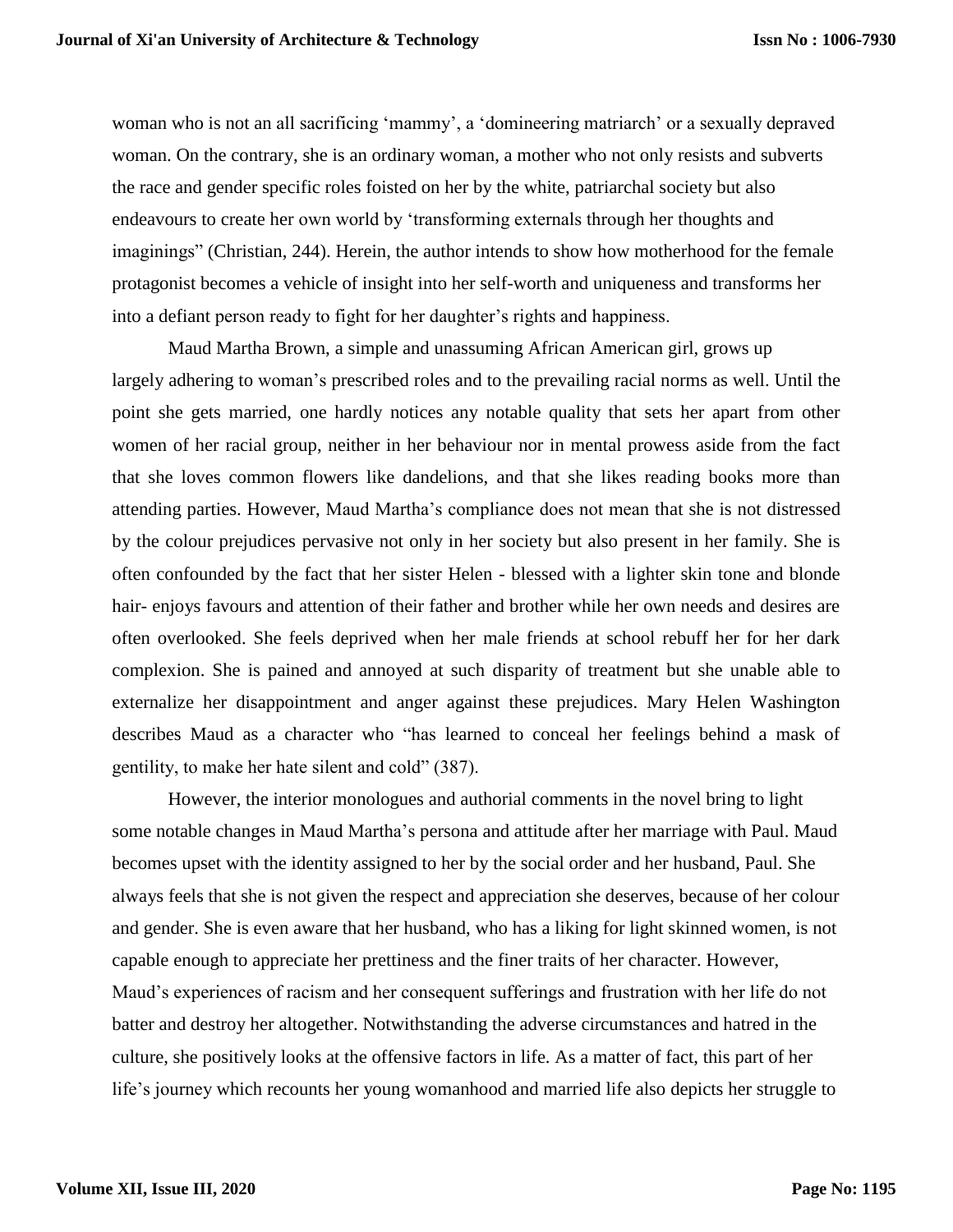break away from such a repressing life and her desire to refashion her identity as against white, male constructed ones.

bell hooks, the eminent African American feminist critic is of the opinion that in order to move from the margin to the centre, African American women must "find a voice" (12). Then only they can redefine their self- image challenging the negative identity that has been foisted on them by the larger culture. And in achieving this 'voice', the experiences of motherhood and mothering played a very important role for African American women surviving in a racist society. African American feminists have argued that child birth celebrates female body, and motherhood becomes an empowering experience for African American women, a site for self articulation and self definition against all attempts of erasure by the racial beliefs and ideas. It is seen in the novel that Maud Martha fails to express her bottled up rage against her experiences of racism and sexism until she conceives and eventually becomes a mother. It is during maternity Maud Martha first began asserting her authority and challenging the values and culture that render women of her race invisible to the rest of society. To cite a case in point, when Maud Martha observed Maella, the blonde girl dancing intimately with her husband she is so infuriated by the scene that she felt like scratching, spitting at, and yelling at Paul's dance partner. Maud Martha who is pregnant with Paul's child justifies her right to attack saying "I am making baby for this man...." (Brooks 1625). The maternal identity triggers her self-respect and awareness of her rights and thus, she reacts, though internally. Again, in the vignette, "at the Burns-Coopers", we find Maud shattering the negative stereotype of African American women as subservient maid. On being humiliated, she decides to quit her much needed job with the Burns-Cooper as she feels that she too has the right to be a human. She responds "Why, one was a human being. One wore clean nightgowns. One loved one's baby" (Brooks 1646). She has been belittled and snubbed for much of her life, and she has finally had enough. Maud sees the world and defines her position in terms of mothering, in terms of "one loves one's baby". Maud's resolve to quit her well paid job shows that she has transformed from a self-effacing and compliant African American young woman to an audacious, assertive and self-assured woman, who is all set to wage war for her rights. Gloria Thomas Pillow offers a striking explanation of Maud Martha's changing behaviour in these words:

This defiant behavior so different from her generally compliant nature, is a mystery even to Maud Martha, who has not yet analysed the reason for altered response to external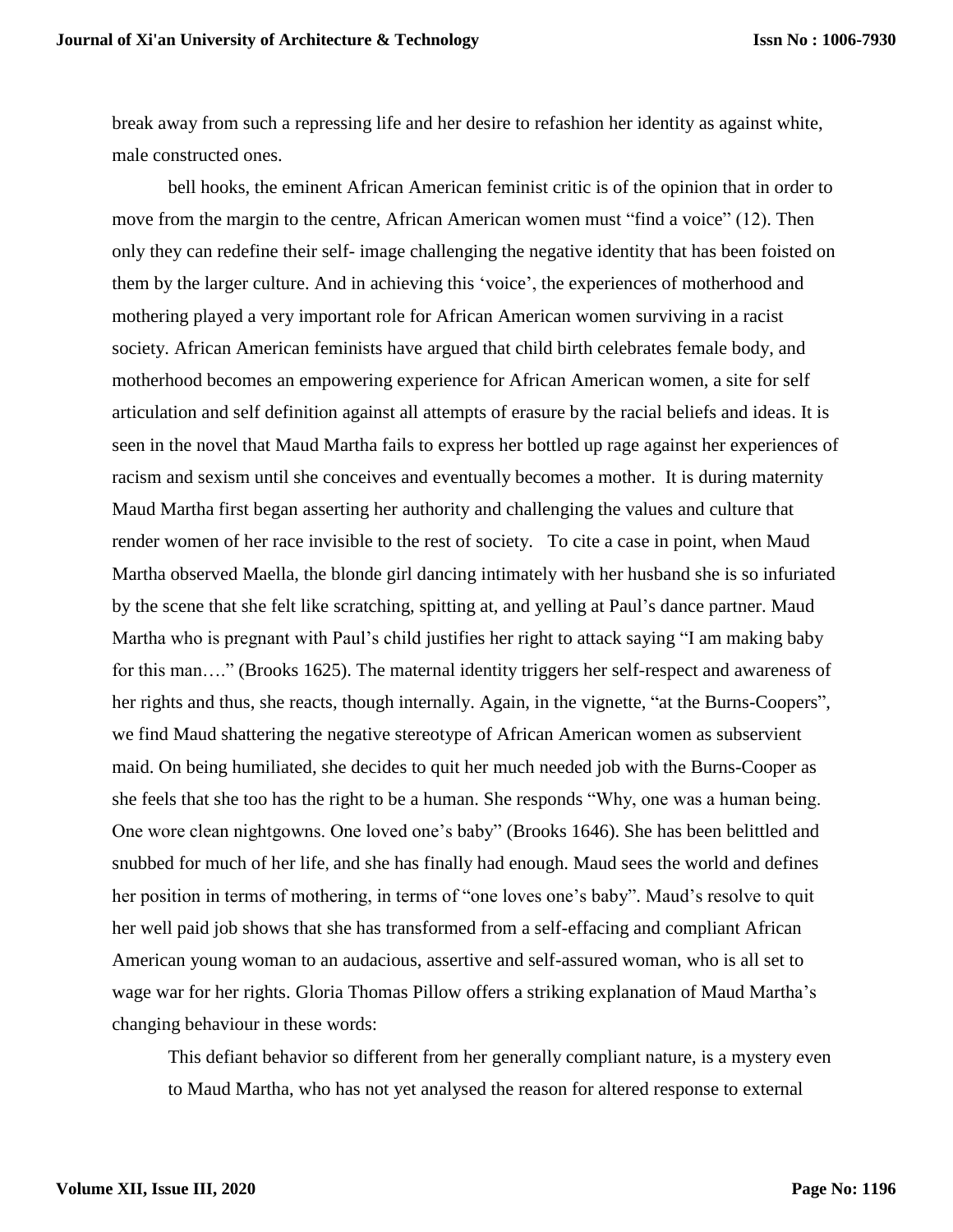antagonism. Her oblique reference to Paulette in her internal argument to Mrs. Burns Cooper ("one loved one's baby"), however suggest that, at least on a subconscious level, she is beginning to derive a more resolute sense of being and a new inner strength in direct connection with her maternal self. (108)

And it is through the omniscient narrator's revelation of the workings of Maud's mind that the readers are able to get an insight into the evolution of her consciousness and attitude that eventually paves the way for her to attain her voice.

Worth mentioning here is the fact that until now, despite burning with anger, Maud Martha has not yet expressed her annoyance and objections in words. So far, she has registered her opposition to the discriminatory treatments through embodied voice. It is only when she becomes a mother and has to fight for her right Maud finally attains 'voice'. Says Patricia Hills Collins, "Pregnancy and the birth of a child connect Maud to some power in herself, some power to speak, to be heard, to articulate feelings" (137). In the vignette titled "childbirth" Maud gives birth to a girl. During her delivery she asserts her voice loudly, demanding attention and care from both her husband and mother. She compellingly orders Paul to stay with her during labour saying "DON'T YOU GO OUT OF HERE AND LEAVE ME ALONE!" and tells her mother, "Listen if you're going to make a fuss, go on out" (Brooks, 1626 - 1627). Towards the end of this vignette Maud quietly asks herself, "Had she ever in her life felt so well"? (1628). Her expression shows how mother- daughter relationship can promote reclamation of self-worth and empowerment to give a meaning to life. Her maternal self swells her with self-esteem and power and confers her voice to verbalise her demands, hopes and dream.

Shielding children from the interlocking system of race, class and gender oppression has always remained a serious concern of the African American mothers. As a typical African American mother bringing up her daughter in a racist social structure, Maud ensures that her daughter gets a secure and nourishing home life, something she pined for. While she herself was much frustrated by racist prejudices during her formative years she struggles hard to protect her daughter from all these harsh forces of her social milieu and to bring her up with all love, care and the nourishment of tradition and culture. She vehemently articulates her resistance to the discrimination and neglect that upset her daughter. This occurs in vignette 33 "trees leaves leaving trees" when Maud's daughter Paulette tries to tell Santa Claus what gift she desires for Christmas and Santa in the denigration of her race snubs and overlooks her daughter Paulette for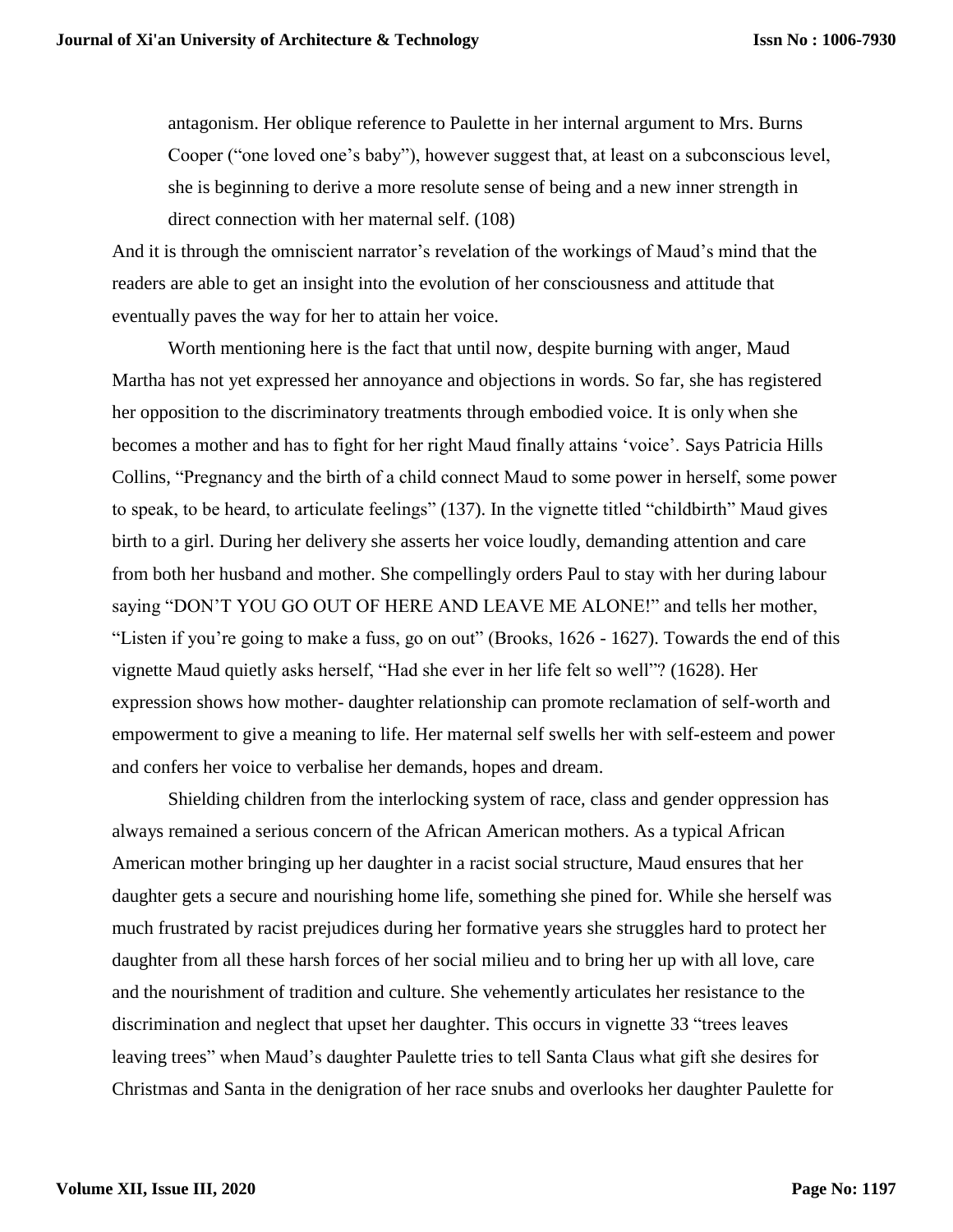her colour. When Maud finds that her daughter's interest is at stake, she no longer remains silent but speaks out. With an assertive and commanding tone Maud Martha compels the Santa to listen to her daughter's plea directly saying, "Mister, my little girl is talking to you" (Brooks 315). What is noteworthy here is that until that time, Maud Martha who has all along been struggling to verbalise her resentment, does not falter to raise her voice in an inflexible statement when she sees her daughter's pleasure in jeopardy compelling Santa to pay a heed to Paulette's request even though grudgingly. Maud's reaction to Santa's behaviour not only ridicules his racist bias but also unveils the double standards of white Santa Claus as an icon of Christmas happiness and love.

Again, this bitter experience emotionally impacted Maud Martha, making her aware that as a mother it is her duty to safeguard her daughter's childhood fantasies and dreams. She understands that for her daughter's positive development, she has to stand firm against the racist social order and see to it that her daughter's childhood world of innocence and joyfulness does not get shattered by an early awareness of racist prejudices. Therefore, with a view to pacify the insult, she very delicately responds to Paulette's practical queries about Santa's indifferent behaviour. She comforts her daughter assuring her that Santa loves her same as any other white child and will surely meet with her list of requests on Christmas morning. Maud's retaliation makes it clear that while she has remained silent to the racist and sexist prejudices all her life she will not do the same when it comes in the way of her daughter's happiness. She will stand against all the oppressive forces that could crush her daughter's childhood joy and imagination. Notable here is the fact that, the bond between the mother and daughter makes Maud Martha aware of her own being as valuable, unique and gives her the strength to refuse to be devalued. She becomes optimistic of the coming days. Her hopefulness and confidence lie in the fact that man's inanity can hardly wipe out even "the basic equanimity of the least and commonest flower; for would its kind not come up again in the spring? Come up, if necessary, among, between, or out of Beastly environment" (Brooks, 1650). Patricia Hills Collins echoes this when she observes, "Her child serves as a catalyst for her movement into self-definition, self valuation and eventual empowerment" (137).

Through the portrait of Maud Martha the author Gwendolyn Brooks deals "with issue of reproductive power in *Maud Martha"* (Collins 137)*.* What Brooks is trying to establish here is that, though in Western context motherhood is viewed as a male-defined institution and a site of